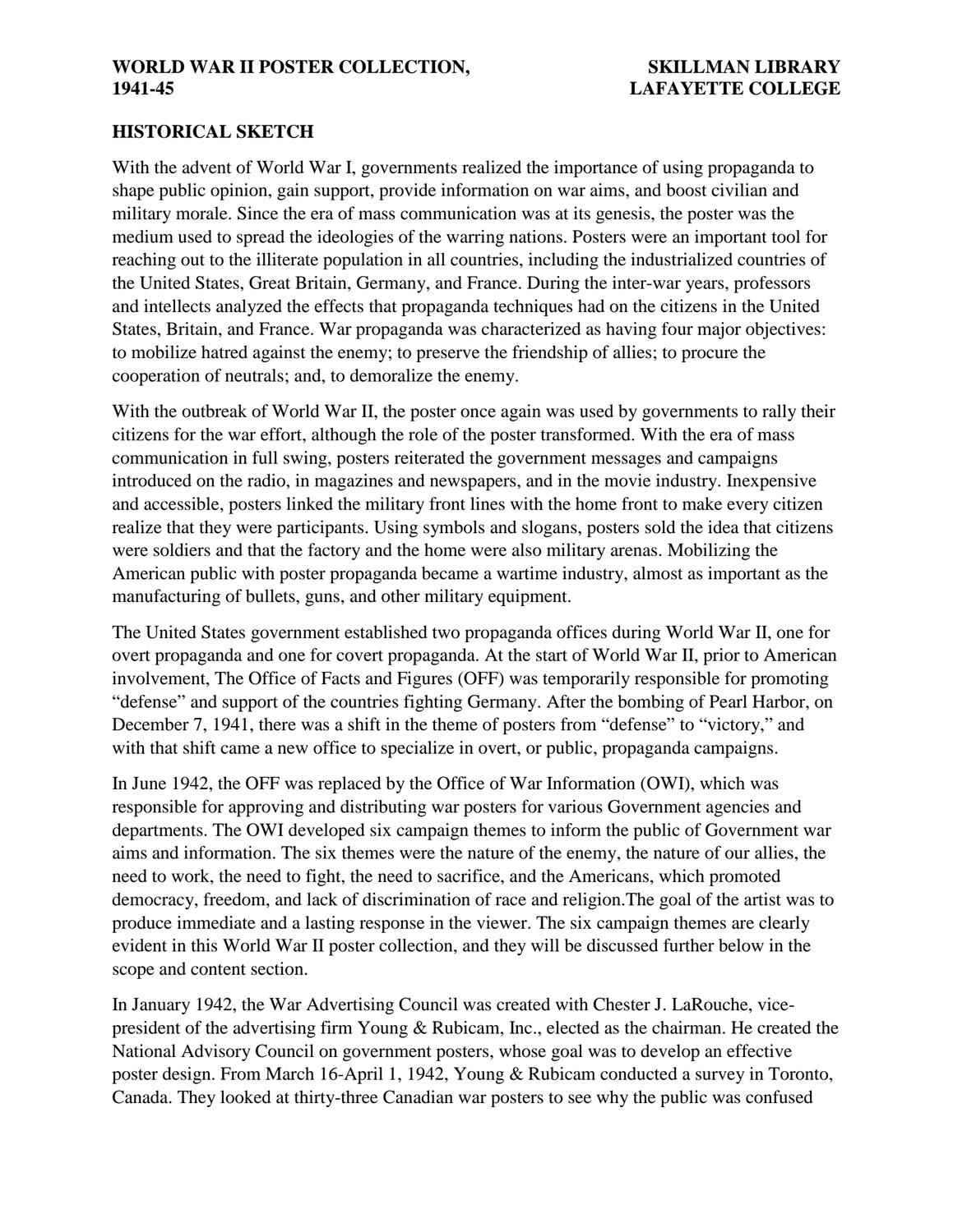about the intent of the poster. From that research, Young & Rubicam suggested that a good war poster must meet two criteria. First, the poster should appeal to the viewers' emotions. Second, the poster should be a literal picture in photographic detail. To make a deep impression, the poster must appeal to the emotions. For example, a government study found that vivid images of women or children in danger were effective emotional devices. A poster that looked like a photograph would help a viewer connect to the message because the poster's subject would look like the average American. Abstract design or symbolism was avoided.

# **SCOPE AND CONTENT**

The collection (312 posters and maps; 3 boxes; 9 linear inches) was created and preserved by the Lafayette College Library during the war years of 1941-1945. Issued by various government agencies, private organizations and businesses, and foreign countries, these posters mobilized the citizens in a time of adversity, through art, illustration, and photographs. Posters are arranged by topic. Areas of note include posters designed by American illustrator Norman Rockwell as well as British Empire and foreign nation posters. Other noteworthy posters involve the negative portrayal of the Japanese enemy.

# **INVENTORY**

## **Box 1**

# **Folder 1: U.S. Savings Bonds (14 posters)**

When the United States went to war, the government quickly became industry's prime customer, diverting much of the nation's production capacity to war material. To pay for the effort, the government borrowed money directly from its citizens by selling war bonds, advertising them as a way to protect the children of future generations or to bring the soldiers overseas safely home. Organizations, including the Red Cross and labor unions, cooperated with the U.S. government by actively participating in bond drives. The war bond posters by Norman Rockwell can be found in Box 2, Folder 4.

# **Folder 2: Wartime Production (21 posters)**

To understand the importance of the production posters during the war, we must briefly look at the 1930s. Between 1933 and 1938, labor unrest swept through the country as 5,600,000 workers participated in over 10,000 strikes. Labor unions fought on the workers' behalf against management and corporations, and as the 1930s came to a close, tensions and feelings of mistrust ran high. By 1941, the government felt that a defense emergency existed because the post-depression economy needed to be stimulated toward meeting the needs of the military and possible defense of the United States.

Hoping to end the defense emergency, the government began producing war production posters hoping to encourage cooperation between the unions and corporations. Many posters have the theme of production equals patriotism, and all workers are "production soldiers" or "factory combatants," who are helping the soldiers fighting overseas. Immediately following President Roosevelt's declaration of war on December 8, 1941, two of the largest unions, the American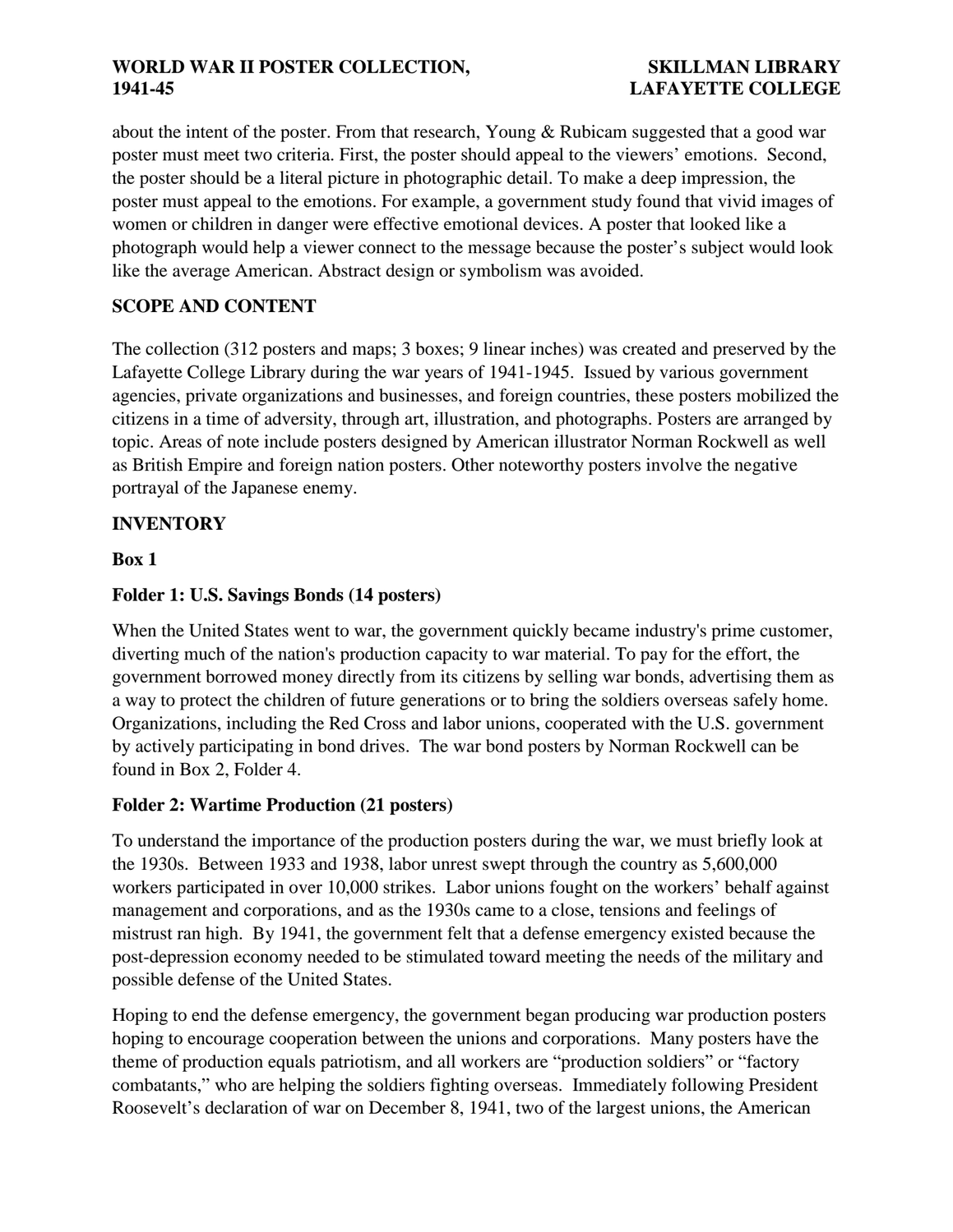Federation of Labor (AFL) and the Congress of Industrial Organization (CIO), announced their total support for the war effort by promising a no-strike pledge and a commitment to 24-hour production by workers. Not wanting to have a negative public image, the large corporations also responded by stating their commitment to the war effort and their willingness to sacrifice for democracy's sake. Corporations especially wanted the public to forget their earlier unwillingness and hesitation to support early defense production because the corporations thought the war would end before they had made a profit on their investments. After war was declared, the corporations declared their commitment to make a major shift from producing consumer goods to war materials, to increase productivity, and to change the attitudes between workers and management from antagonism to cooperation.

The production posters printed by the government encouraged worker commitment as a patriotic duty. Posters were placed on the walls inside factory areas to create an atmosphere of urgency, participation and factory discipline. The posters implied that there was no personal or company gain in the hard work, increased production, or long hours. Only the fighting men gained from the participation and cooperation of workers and corporations. Posters also warned workers against idleness and laziness, which showed loyalty to Hitler and the Axis powers. These ideals are represented in several series produced by The National Association of Manufacturers. The Lafayette collection has posters from two series. The first series, entitled *Making America Strong*, are posters targeting school children to show the strength of America's wartime production. The second series includes paintings by Ralph Iligan of factory scenes with patriotic images showing the ideal of cooperation among workers and management.

## **Folder 3: Forest Fire and Fire Prevention (4 posters)**

Often grouped with conservation and rationing, fire prevention, especially in regards to forest fires, was depicted as part of the national defense program. Two of the posters in the collection, co-sponsored by the U.S. Department of Agriculture and the Pennsylvania Department of Forests, show careless starting of forest fires as a secret weapon of the Axis powers. One other poster shows how to extinguish a firebomb in case of an emergency or an enemy attack.

## **Folder 4: Volunteer and Job Programs (12 posters)**

During World War II, national organizations and local groups established volunteer and job programs to help with the war effort. Posters featuring Uncle Sam asking for workers to join in the war effort were common sites at the start of the war. The U.S. Department of Agriculture and the U.S. Crop Corps sponsored posters asking for citizens to sign up for farm jobs. The Red Cross sponsored posters asking for volunteers, especially women, to help with their blood drives and war relief program. Also included in this section are posters asking for women to volunteer or work as nurses in the war effort. As with the majority of posters intended to encourage women's involvement, the posters in the Lafayette collection portray women involved in the war effort as attractive, confident, and determined to do their part.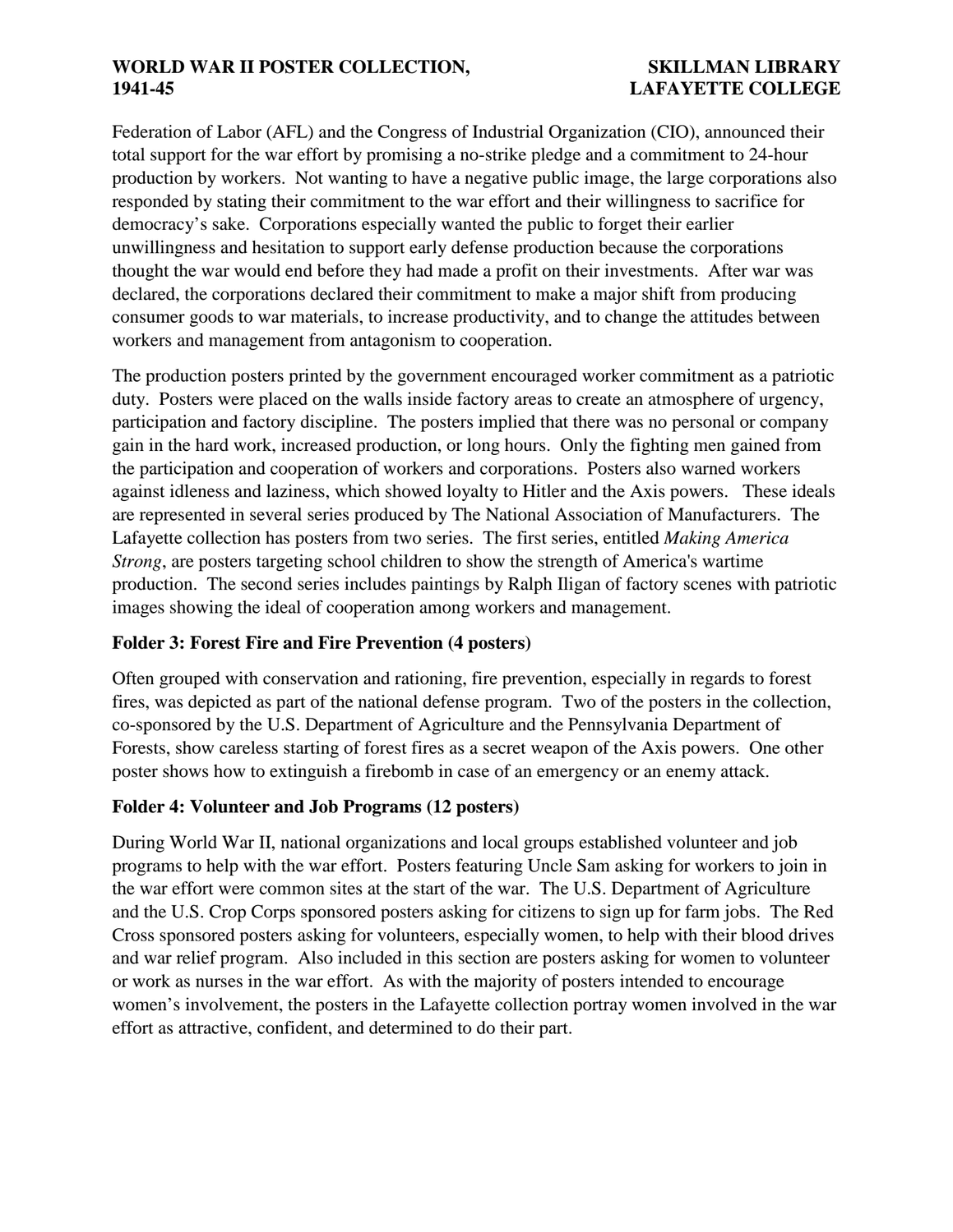## **Folder 5: Health, Conservation, and Rationing (34 posters)**

Healthy citizens were an important necessity for the war effort. Many posters asked citizens to order coal for the winter, to dress warmly, and to eat nutritional food so they did not get sick, which of course would be a detriment to home defense and prevent workers from going to their wartime jobs. Other posters were printed for the sake of the soldiers at home and overseas, warning them against sexually transmitted diseases contractible by women of disrepute.

After the initial shock of Pearl Harbor wore off, the United States government was concerned that many citizens would become lackadaisical about their role in the new war effort especially since Americans did not suffer the same shortages as their allies. The government started a campaign to remind citizens that items such as gasoline, rubber, sugar, butter, and meat were rationed for the benefit of the American soldiers fighting overseas. Many of the posters reminded citizens of the need for conservation, especially in regard to public transportation, private automobile use, electricity, communications, and water. Citizens were asked to plant their own "victory gardens" and to can vegetables and fruits to conserve food. Salvage campaigns asked for citizens to save items usable in the war effort, such as cans, fats, food scraps, etc.

## **Folder 6: Related World War II Maps – United States and Foreign (22 maps)**

This folder contains an assemblage of U.S. and foreign maps pertaining to the events of the war. Many of the maps were reproduced from magazines, including *Fortune*, *Life*, and *Time*.

## **Folder 7: Geographical Maps of World War II (32 maps)**

The Foreign Policy Association, Inc. in New York City published a series of twelve maps showing the areas of the world affected by the war. The maps generally depict location of Allied and Axis naval bases, as well as political, economic and military information. The second series in this section consists of twenty-one maps published by The New York Times also showing areas affected by the war.

## **Box 2**

## **Folder 1A: British Empire Posters (46 posters)**

The posters in this folder are from the British Empire, specifically Great Britain, Canada, New Zealand, and India. The British posters were printed by several companies bearing the title "H.M. Stationery." The most well-known poster in the collection of British posters is titled, "Never was so much owed by so many to so few," celebrating the accomplishments of the Royal Air Force in the Battle of Britain. Some of the other British posters were published by the British Information Services in New York City. The purpose of this agency and its posters was to foster friendly Anglo-American relations and to get American support in Britain's fight against Germany. The Lafayette collection also has an assortment of Canadian wartime posters, including three posters from the Hubert Rogers "Men of Valor" series. Very little information is known about the posters for New Zealand.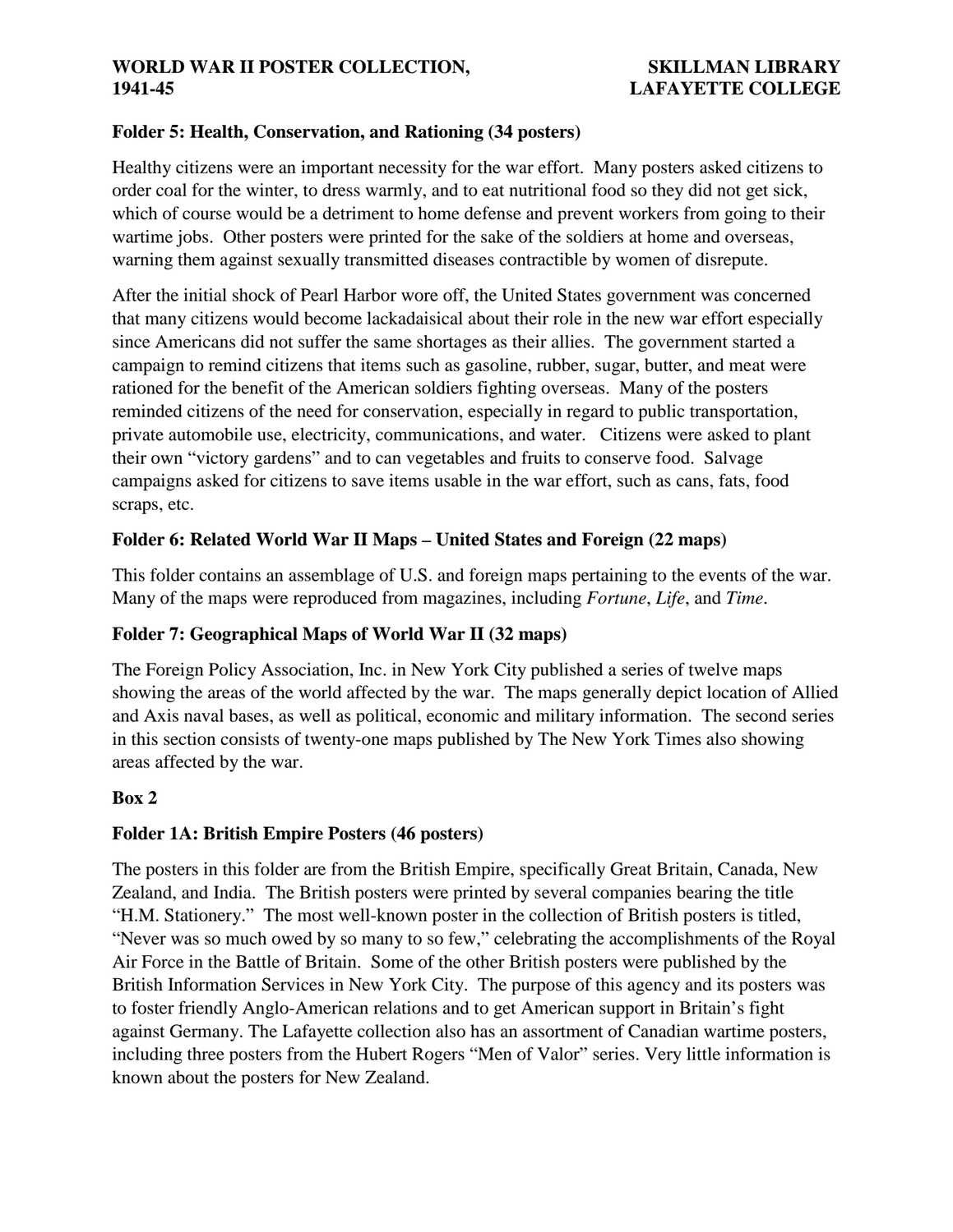There are three posters pertaining to India which were most likely printed to educate Americans about India's culture, government and geography. Two were printed by the Government of India Information Services one by the British Information Services.

# **Folder 1B: Foreign Posters (23 posters)**

The Lafayette collection has a diverse representation of foreign countries, including Norway, Czechoslovakia, Yugoslavia, Russia, France, as well as South America. The first six posters in the collection were published by American magazines, which were in all likelihood trying to gain public support for the countries occupied by the Germans. Some of the posters are written in the country's language and were likely posted in that country or in countries hosting refugees who spoke the language. The rest of the posters were written in English and published by organizations based in the United States. As with the British Information Services mentioned above, these organizations produced posters hoping to educate Americans and gain their sympathy and support for countries in need. The four posters in Spanish were designed by American artists and published in Washington, D.C. They may have been propaganda posters to South American countries to warn them of the "evils" of the Axis powers.

# **Folder 2: Loose Talk Campaign (16 posters)**

National security became a very important part of the American citizens' job for the war effort. The government started a "careless talk" poster campaign to prevent citizens unknowingly passing on important war information to the enemy, for example by discussing troop movements learned from a soldier's letter or talk of war equipment made in a local factory. Many posters encouraged a mild paranoia by picturing citizens surrounded by enemy spies and saboteurs, who looked like average American citizens. The posters main message was "careless talk" led to the death of American soldiers. Some of the posters were very graphic in their message, showing dead or dying soldiers, bloodshed, graves on foreign soil, and families suffering from the loss of a loved one.

## **Folder 3: Geographical Maps (13 maps)**

The maps in this folder range in date from 1936 to 1943. The majority of maps was published by *The National Geographic Magazine*, and mainly covers the Americas, Europe, and the Mediterranean.

## **Folder 4: Norman Rockwell "Freedom..." (10 posters)**

Norman Rockwell based his poster designs on the four freedoms discussed in President Roosevelt's annual congressional address on January 6, 1941 and in the Atlantic Charter signed by Roosevelt and Great Britain's Prime Minister Churchill on August 14, 1941. Rockwell offered rough sketches of everyday scenes representing each of the freedoms to the OWI, but they declined Rockwell's poster designs. Rockwell continued to work on his "Freedoms" series using local citizens in his New England town as models for his sketches, and upon completion, the *Saturday Evening Post* commissioned the paintings to be published in four consecutive issues, February to March 1943. After becoming popular with the American public, the posters